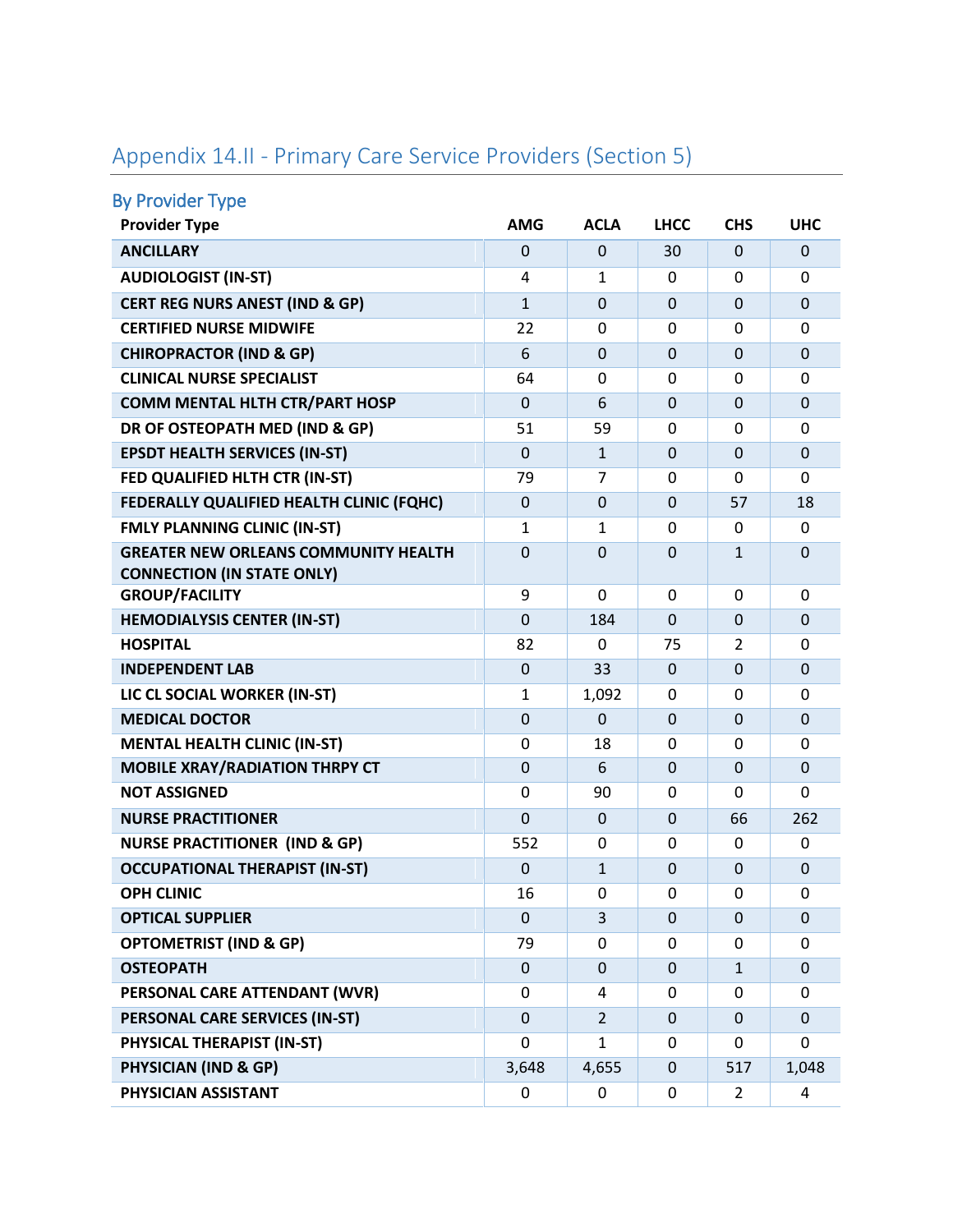| PHYSICIAN ASSISTANT                         | 134            | $\Omega$     | $\Omega$ | $\Omega$       | $\Omega$       |
|---------------------------------------------|----------------|--------------|----------|----------------|----------------|
| PHYSICIAN'S ASSISTANT                       | $\Omega$       | $\Omega$     | $\Omega$ | $\Omega$       | $\Omega$       |
| <b>PODIATRIST (IND &amp; GP)</b>            | 50             | 69           | $\Omega$ | $\Omega$       | $\Omega$       |
| PRESCRIBING ONLY PROVIDER                   | $\Omega$       | 3            | $\Omega$ | $\Omega$       | $\Omega$       |
| <b>PRIMARY CARE PROVIDER</b>                | $\Omega$       | $\Omega$     | 1,680    | $\Omega$       | $\Omega$       |
| <b>PRIMARY CARE PROVIDER AND SPECIALIST</b> | 0              | 0            | 99       | $\Omega$       | 0              |
| PSYCHOLOGIST (LIC/MED) (IN-ST)              | 3              | $\Omega$     | $\Omega$ | $\Omega$       | $\Omega$       |
| <b>RURAL HEALTH CLINIC</b>                  | $\Omega$       | $\Omega$     | $\Omega$ | $\Omega$       | 44             |
| <b>RURAL HEALTH CLINIC (INDEPENDENT)</b>    | $\mathbf 0$    | $\Omega$     | $\Omega$ | 45             | $\Omega$       |
| <b>RURAL HEALTH CLINIC (PROVIDER BASED)</b> | $\Omega$       | $\Omega$     | $\Omega$ | 60             | $\Omega$       |
| RURAL HLTH CL(PROV-BSE)(IN-ST)              | 106            | $\Omega$     | $\Omega$ | $\Omega$       | $\Omega$       |
| <b>SCHOOL BSED HEALTH CTR (IN-ST)</b>       | 24             | $\Omega$     | $\Omega$ | 0              | $\Omega$       |
| <b>SCHOOL-BASED HEALTH CENTER</b>           | $\Omega$       | $\Omega$     | $\Omega$ | $\overline{3}$ | $\overline{2}$ |
| <b>SPECIALIST</b>                           | $\Omega$       | 0            | 2,809    | 0              | $\Omega$       |
| THIRD PARTY BILL AGT/SUBMITTER              | $\overline{0}$ | $\mathbf{1}$ | $\Omega$ | $\Omega$       | $\Omega$       |
| <b>TOTAL</b>                                | 4,932          | 6,237        | 4,693    | 754            | 1,378          |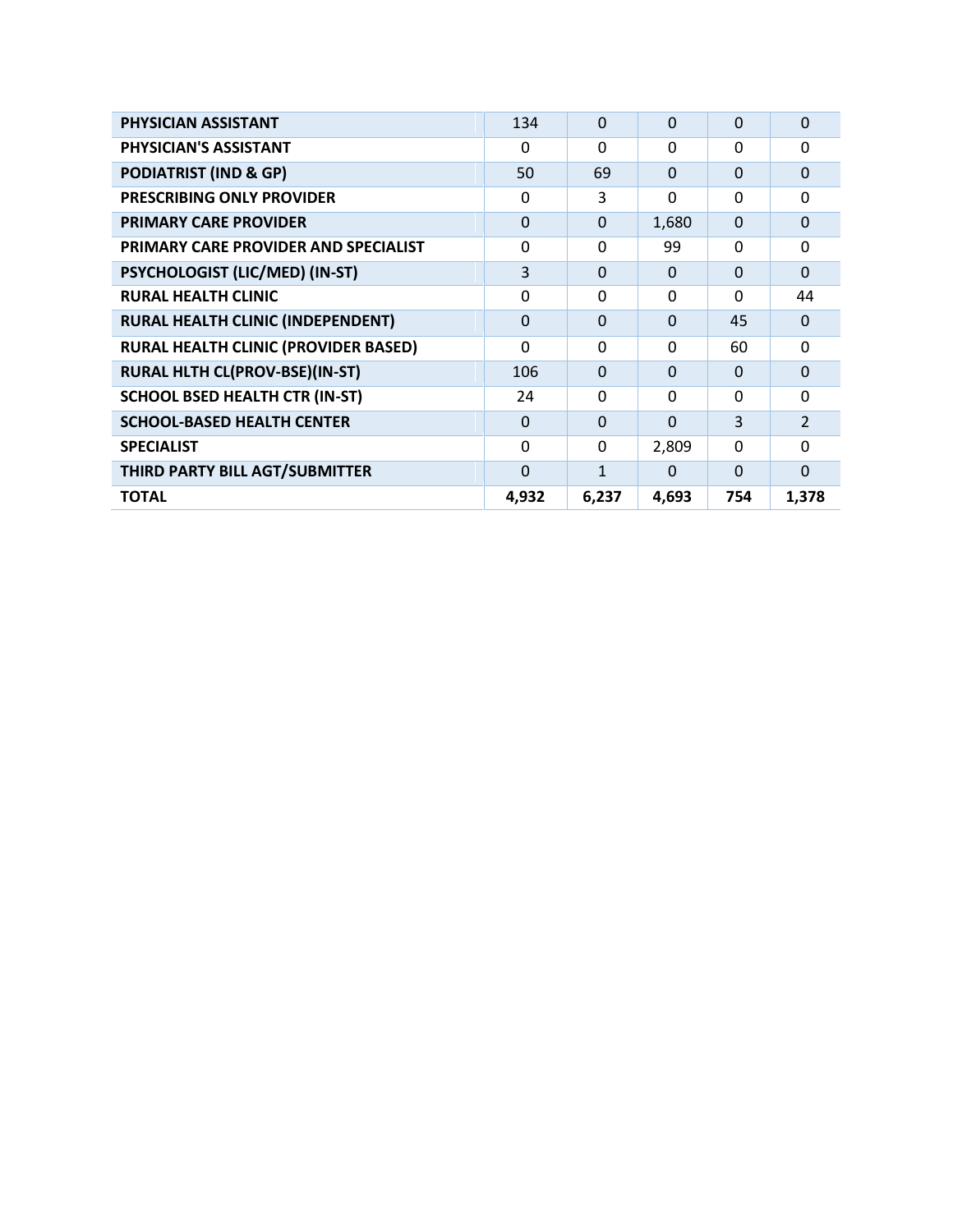## By Taxonomy

| <b>Taxonomy</b> | <b>Provider Group</b>               | <b>AMG</b>     | <b>ACLA</b>      | <b>LHCC</b>      | <b>CHS</b>       | <b>UHC</b>     |
|-----------------|-------------------------------------|----------------|------------------|------------------|------------------|----------------|
| 251300000X      | <b>Agencies</b>                     | 0              | 1                | 0                | $\mathbf{0}$     | $\mathbf 0$    |
| 251E00000X      | Agencies                            | 0              | 1                | 0                | 0                | 0              |
| 251K00000X      | Agencies                            | 5              | 1                | 5                | $\mathbf{1}$     | $\mathbf 0$    |
| 251S00000X      | Agencies                            | $\mathbf{1}$   | 0                | 0                | 1                | $\overline{0}$ |
| 204D00000X      | Allopathic & Osteopathic Physicians | 3              | $\boldsymbol{0}$ | 3                | $\mathbf 0$      | $\mathbf 0$    |
| 204E00000X      | Allopathic & Osteopathic Physicians | 7              | 3                | 5                | $\mathbf 0$      | $\mathbf 0$    |
| 204F00000X      | Allopathic & Osteopathic Physicians | 6              | $\mathbf 0$      | $\overline{2}$   | $\mathbf 0$      | $\overline{0}$ |
| 207K00000X      | Allopathic & Osteopathic Physicians | 34             | 52               | 28               | $\mathbf 0$      | $\mathbf{1}$   |
| 207KI0005X      | Allopathic & Osteopathic Physicians | $\overline{2}$ | 0                | $1\,$            | $\mathbf 0$      | $\mathbf 0$    |
| 207L00000X      | Allopathic & Osteopathic Physicians | 16             | 12               | 7                | 0                | $\Omega$       |
| 207LP2900X      | Allopathic & Osteopathic Physicians | 3              | 0                | 3                | $\mathbf 0$      | $\mathbf 0$    |
| 207N00000X      | Allopathic & Osteopathic Physicians | 53             | 71               | 60               | 0                | 0              |
| 207ND0101X      | Allopathic & Osteopathic Physicians | 0              | $\mathbf 0$      | $\mathbf{1}$     | $\mathbf 0$      | $\overline{0}$ |
| 207ND0900X      | Allopathic & Osteopathic Physicians | 1              | $\boldsymbol{0}$ | $\mathbf 0$      | $\mathbf 0$      | 0              |
| 207NI0002X      | Allopathic & Osteopathic Physicians | $1\,$          | 0                | $\mathbf 0$      | $\mathbf 0$      | $\mathbf 0$    |
| 207NS0135X      | Allopathic & Osteopathic Physicians | 3              | 0                | $\overline{2}$   | 0                | $\overline{0}$ |
| 207P00000X      | Allopathic & Osteopathic Physicians | 31             | 58               | 26               | $\overline{4}$   | 13             |
| 207PE0004X      | Allopathic & Osteopathic Physicians | $\overline{2}$ | 0                | 4                | 0                | $\mathbf{1}$   |
| 207PE0005X      | Allopathic & Osteopathic Physicians | 6              | $\mathbf 0$      | 3                | $\mathbf 0$      | $\mathbf{0}$   |
| 207PP0204X      | Allopathic & Osteopathic Physicians | 1              | 0                | 1                | 0                | $\mathbf 0$    |
| 207Q00000X      | Allopathic & Osteopathic Physicians | 470            | 789              | 523              | 130              | 249            |
| 207QA0000X      | Allopathic & Osteopathic Physicians | 1              | 0                | $\mathbf{1}$     | 0                | 0              |
| 207QA0401X      | Allopathic & Osteopathic Physicians | $\mathbf 0$    | $\boldsymbol{0}$ | $\boldsymbol{0}$ | 1                | $\mathbf 0$    |
| 207QA0505X      | Allopathic & Osteopathic Physicians | $\overline{2}$ | 0                | $\overline{2}$   | 1                | 4              |
| 207QG0300X      | Allopathic & Osteopathic Physicians | 4              | $\overline{7}$   | $\mathbf{1}$     | $\mathbf 0$      | $\overline{0}$ |
| 207QS0010X      | Allopathic & Osteopathic Physicians | $\overline{2}$ | 5                | 4                | $\mathbf 0$      | $\mathbf 0$    |
| 207QS1201X      | Allopathic & Osteopathic Physicians | 3              | $\boldsymbol{0}$ | 4                | $\mathbf 0$      | $\mathbf 0$    |
| 207R00000X      | Allopathic & Osteopathic Physicians | 345            | 856              | 404              | 66               | 84             |
| 207RA0000X      | Allopathic & Osteopathic Physicians | $\mathbf{1}$   | 0                | $\mathbf{1}$     | $\overline{2}$   | $\mathbf{0}$   |
| 207RA0201X      | Allopathic & Osteopathic Physicians | 1              | 0                | 3                | 0                | 0              |
| 207RC0000X      | Allopathic & Osteopathic Physicians | 227            | 250              | 168              | 5                | 10             |
| 207RC0001X      | Allopathic & Osteopathic Physicians | 10             | 0                | 7                | 0                | 0              |
| 207RC0200X      | Allopathic & Osteopathic Physicians | 3              | $\mathbf 0$      | 3                | $\boldsymbol{0}$ | $\mathbf 0$    |
| 207RE0101X      | Allopathic & Osteopathic Physicians | 26             | 0                | 27               | 0                | 0              |
| 207RG0100X      | Allopathic & Osteopathic Physicians | 87             | 91               | 73               | $\overline{2}$   | $\pmb{0}$      |
| 207RG0300X      | Allopathic & Osteopathic Physicians | 2              | 0                | 1                | 0                | 0              |
| 207RH0000X      | Allopathic & Osteopathic Physicians | $\mathbf{3}$   | $\boldsymbol{0}$ | $\sqrt{4}$       | $\boldsymbol{0}$ | $\mathbf 0$    |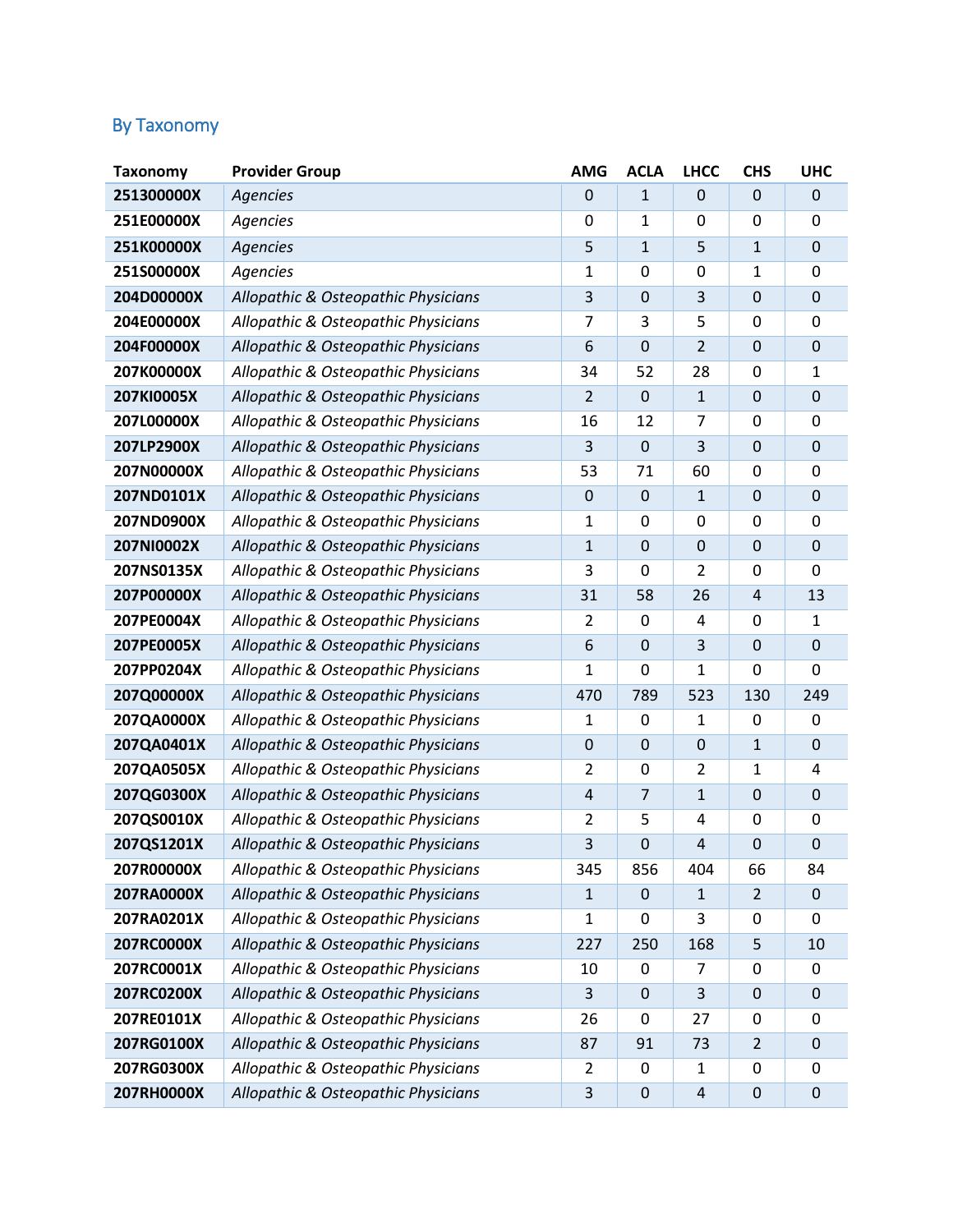| 207RH0003X | Allopathic & Osteopathic Physicians | 74             | 0                | 57             | 0                | 0                |
|------------|-------------------------------------|----------------|------------------|----------------|------------------|------------------|
| 207RI0001X | Allopathic & Osteopathic Physicians | 0              | 0                | $\mathbf{1}$   | $\mathbf 0$      | $\mathbf 0$      |
| 207RI0008X | Allopathic & Osteopathic Physicians | 4              | 0                | $\mathbf 1$    | 0                | $\overline{0}$   |
| 207RI0011X | Allopathic & Osteopathic Physicians | 24             | $\boldsymbol{0}$ | 21             | $\boldsymbol{0}$ | $\mathbf 0$      |
| 207RI0200X | Allopathic & Osteopathic Physicians | 39             | 0                | 32             | 5                | 3                |
| 207RN0300X | Allopathic & Osteopathic Physicians | 112            | 90               | 77             | $\mathbf 0$      | $\mathbf 0$      |
| 207RP1001X | Allopathic & Osteopathic Physicians | 78             | 71               | 59             | 1                | 0                |
| 207RR0500X | Allopathic & Osteopathic Physicians | 30             | 0                | 23             | $\boldsymbol{0}$ | $\pmb{0}$        |
| 207RS0010X | Allopathic & Osteopathic Physicians | 0              | 0                | $\mathbf{1}$   | 0                | $\overline{0}$   |
| 207RS0012X | Allopathic & Osteopathic Physicians | 3              | $\boldsymbol{0}$ | 3              | $\boldsymbol{0}$ | $\pmb{0}$        |
| 207RT0003X | Allopathic & Osteopathic Physicians | $\mathbf 1$    | 0                | $\mathbf 0$    | 0                | $\mathbf 0$      |
| 207RX0202X | Allopathic & Osteopathic Physicians | 12             | $\mathbf 0$      | 17             | $\mathbf 0$      | $\mathbf 0$      |
| 207SG0201X | Allopathic & Osteopathic Physicians | 5              | $\boldsymbol{0}$ | 4              | $\pmb{0}$        | 0                |
| 207SG0202X | Allopathic & Osteopathic Physicians | $\mathbf 1$    | 0                | $1\,$          | $\mathbf 0$      | $\pmb{0}$        |
| 207T00000X | Allopathic & Osteopathic Physicians | 38             | 46               | 41             | 0                | $\overline{0}$   |
| 207U00000X | Allopathic & Osteopathic Physicians | $\mathbf{1}$   | 0                | $\overline{2}$ | $\boldsymbol{0}$ | $\mathbf 0$      |
| 207UN0902X | Allopathic & Osteopathic Physicians | 1              | 0                | 0              | 0                | $\mathbf 0$      |
| 207V00000X | Allopathic & Osteopathic Physicians | 331            | 5                | 293            | 10               | 22               |
| 207VE0102X | Allopathic & Osteopathic Physicians | 1              | 0                | 2              | 0                | 0                |
| 207VG0400X | Allopathic & Osteopathic Physicians | 15             | 487              | 12             | 3                | 5                |
| 207VM0101X | Allopathic & Osteopathic Physicians | 24             | 0                | 22             | 0                | $\mathbf 0$      |
| 207VX0000X | Allopathic & Osteopathic Physicians | 15             | $\boldsymbol{0}$ | 6              | $\overline{2}$   | $\overline{2}$   |
| 207VX0201X | Allopathic & Osteopathic Physicians | 9              | 0                | 5              | 0                | $\mathbf 0$      |
| 207W00000X | Allopathic & Osteopathic Physicians | 75             | 112              | $\mathbf 0$    | $\mathbf 0$      | $\mathbf 0$      |
| 207X00000X | Allopathic & Osteopathic Physicians | 105            | 143              | 122            | $\pmb{0}$        | 0                |
| 207XP3100X | Allopathic & Osteopathic Physicians | $\overline{2}$ | 0                | 3              | $\mathbf 0$      | $\pmb{0}$        |
| 207XS0106X | Allopathic & Osteopathic Physicians | 3              | 5                | 4              | 0                | $\mathbf 0$      |
| 207XS0114X | Allopathic & Osteopathic Physicians | $\mathbf 0$    | $\boldsymbol{0}$ | $\overline{2}$ | $\boldsymbol{0}$ | $\mathbf 0$      |
| 207XS0117X | Allopathic & Osteopathic Physicians | 6              | 0                | $\mathbf 0$    | $\mathbf 0$      | 0                |
| 207XX0004X | Allopathic & Osteopathic Physicians | $\overline{2}$ | $\mathbf 0$      | 3              | $\mathbf 0$      | $\mathbf 0$      |
| 207XX0005X | Allopathic & Osteopathic Physicians | 7              | 0                | 3              | 0                | 0                |
| 207XX0801X | Allopathic & Osteopathic Physicians | 5              | 0                | 3              | $\mathbf 0$      | $\mathbf 0$      |
| 207Y00000X | Allopathic & Osteopathic Physicians | 106            | 0                | 138            | 0                | 0                |
| 207YP0228X | Allopathic & Osteopathic Physicians | $\overline{2}$ | $\pmb{0}$        | $\mathbf{1}$   | $\mathbf 0$      | $\boldsymbol{0}$ |
| 207YS0123X | Allopathic & Osteopathic Physicians | 6              | 0                | 0              | 0                | 0                |
| 207YX0007X | Allopathic & Osteopathic Physicians | $\overline{7}$ | 0                | $\mathbf 0$    | $\mathbf 0$      | $\mathbf 0$      |
| 207YX0602X | Allopathic & Osteopathic Physicians | 2              | 0                | 3              | 0                | 0                |
| 207YX0901X | Allopathic & Osteopathic Physicians | 3              | 168              | $\mathbf 0$    | $\mathbf 0$      | $\mathbf 0$      |
| 207YX0905X | Allopathic & Osteopathic Physicians | $\overline{2}$ | 0                | 0              | 0                | 0                |
| 2080C0008X | Allopathic & Osteopathic Physicians | $\mathbf 1$    | 0                | $\pmb{0}$      | $\pmb{0}$        | $\mathbf 0$      |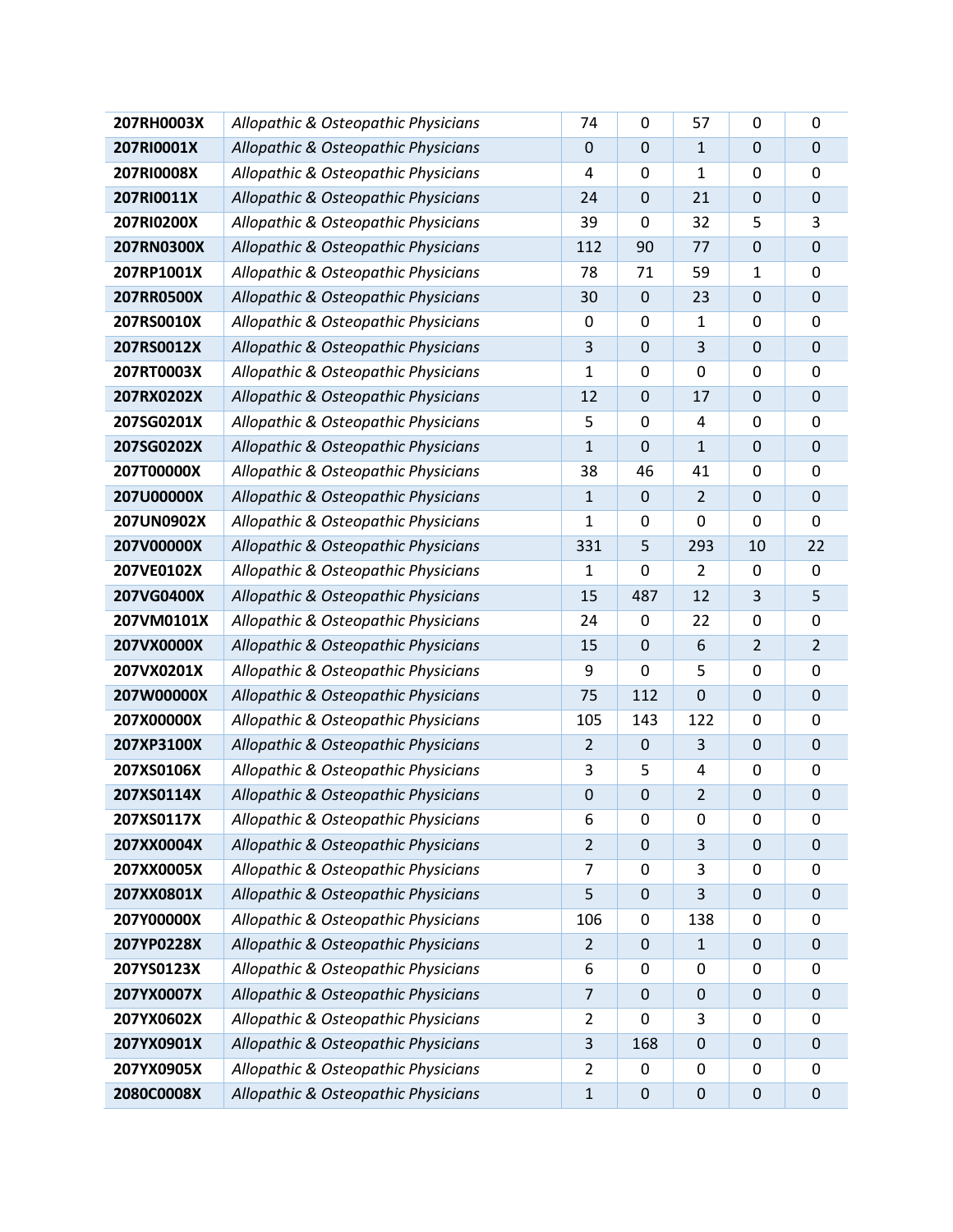| 208100000X | Allopathic & Osteopathic Physicians                     | 21             | 27               | 22               | 0              | $\mathbf 0$      |
|------------|---------------------------------------------------------|----------------|------------------|------------------|----------------|------------------|
| 2081P2900X | Allopathic & Osteopathic Physicians                     | 3              | $\mathbf 0$      | $\overline{2}$   | $\mathbf{1}$   | $\mathbf 0$      |
| 2081S0010X | Allopathic & Osteopathic Physicians                     | $\mathbf{1}$   | 0                | 0                | $\mathbf 0$    | 0                |
| 2085R0203X | Allopathic & Osteopathic Physicians                     | 4              | $\mathbf 0$      | 4                | $\mathbf 0$    | 0                |
| 208M00000X | Allopathic & Osteopathic Physicians                     | 4              | 0                | 2                | $\mathbf 0$    | 0                |
| 208VP0000X | Allopathic & Osteopathic Physicians                     | $\mathbf{1}$   | $\mathbf 0$      | $\mathbf 0$      | $\mathbf 0$    | $\mathbf 0$      |
| 208VP0014X | Allopathic & Osteopathic Physicians                     | $\mathbf{1}$   | $\boldsymbol{0}$ | $\boldsymbol{0}$ | 0              | $\mathbf 0$      |
| 261Q00000X | <b>Ambulatory Health Care Facilities</b>                | 13             | $\mathbf 0$      | 3                | 20             | $\mathbf{1}$     |
| 261QA0005X | <b>Ambulatory Health Care Facilities</b>                | 0              | 0                | 1                | $\mathbf 0$    | $\mathbf 0$      |
| 261QC0050X | <b>Ambulatory Health Care Facilities</b>                | $1\,$          | $\mathbf 0$      | $\mathbf 0$      | $1\,$          | $\mathbf 0$      |
| 261QC1500X | Ambulatory Health Care Facilities                       | 4              | 0                | $\mathbf 0$      | 5              | 0                |
| 261QF0050X | <b>Ambulatory Health Care Facilities</b>                | $\mathbf{1}$   | $\mathbf 0$      | $\mathbf 0$      | $\mathbf 0$    | $\mathbf 0$      |
| 261QF0400X | <b>Ambulatory Health Care Facilities</b>                | 70             | $\boldsymbol{0}$ | 37               | 39             | 8                |
| 261QG0250X | <b>Ambulatory Health Care Facilities</b>                | $\mathbf{1}$   | $\mathbf 0$      | $\mathbf 0$      | $\mathbf 0$    | $\mathbf 0$      |
| 261QH0100X | <b>Ambulatory Health Care Facilities</b>                | $\mathbf{1}$   | 0                | 0                | $\mathbf{1}$   | $\mathbf 0$      |
| 261QM1300X | <b>Ambulatory Health Care Facilities</b>                | $\mathbf 0$    | $\mathbf 0$      | $\mathbf{1}$     | $\overline{2}$ | 6                |
| 261QP0905X | Ambulatory Health Care Facilities                       | 3              | 0                | $\overline{2}$   | $\mathbf 0$    | 0                |
| 261QP2300X | <b>Ambulatory Health Care Facilities</b>                | 5              | $\mathbf 0$      | $\mathbf 0$      | 21             | $\overline{2}$   |
| 261QR0400X | <b>Ambulatory Health Care Facilities</b>                | 0              | 1                | $\boldsymbol{0}$ | 0              | 0                |
| 261QS1000X | <b>Ambulatory Health Care Facilities</b>                | 15             | $\mathbf 0$      | $\overline{2}$   | $\mathbf 0$    | $\mathbf{1}$     |
| 261QU0200X | <b>Ambulatory Health Care Facilities</b>                | 7              | 0                | 15               | $\mathbf{1}$   | $\mathbf 1$      |
| 101YM0800X | <b>Behavioral Health &amp; Social Service Providers</b> | $\mathbf 0$    | $\mathbf 0$      | $\mathbf 0$      | $\mathbf 0$    | 9                |
| 103G00000X | <b>Behavioral Health &amp; Social Service Providers</b> | $\mathbf{1}$   | 0                | $\boldsymbol{0}$ | $\mathbf 0$    | 0                |
| 103T00000X | <b>Behavioral Health &amp; Social Service Providers</b> | $\overline{2}$ | $\mathbf 0$      | $\overline{2}$   | $\mathbf 0$    | $\mathbf 0$      |
| 103TC0700X | <b>Behavioral Health &amp; Social Service Providers</b> | 0              | 6                | 0                | $\mathbf 0$    | 0                |
| 103TP0016X | <b>Behavioral Health &amp; Social Service Providers</b> | $\mathbf 1$    | $\mathbf 0$      | $\boldsymbol{0}$ | $\mathbf 0$    | $\mathbf 0$      |
| 104100000X | <b>Behavioral Health &amp; Social Service Providers</b> | 0              | 0                | 1                | 0              | 0                |
| 1041C0700X | <b>Behavioral Health &amp; Social Service Providers</b> | $\overline{2}$ | $\overline{7}$   | $\mathbf{1}$     | $\mathbf 0$    | $\mathbf 0$      |
| 111N00000X | <b>Chiropractic Providers</b>                           | 4              | $\overline{2}$   | $\mathbf 0$      | $\mathbf 0$    | $\boldsymbol{0}$ |
| 111NT0100X | <b>Chiropractic Providers</b>                           | $\mathbf{1}$   | $\mathbf 0$      | $\mathbf 0$      | $\mathbf 0$    | $\mathbf 0$      |
| 111NX0800X | <b>Chiropractic Providers</b>                           | 3              | 0                | 0                | 0              | 0                |
| 261QM0801X | <b>Community Mental Health Center</b>                   | $\mathbf 0$    | 6                | $\boldsymbol{0}$ | $\mathbf 0$    | $\boldsymbol{0}$ |
| 1223S0112X | <b>Dental Providers</b>                                 | $\mathbf{1}$   | 4                | 3                | 0              | 0                |
| 146D00000X | <b>Emergency Medical Service Providers</b>              | $\mathbf 0$    | $\mathbf 0$      | $\mathbf 0$      | $\mathbf 0$    | $\mathbf{1}$     |
| 152W00000X | <b>Eye and Vision Services Providers</b>                | 77             | 33               | 0                | 0              | 0                |
| 152WC0802X | <b>Eye and Vision Services Providers</b>                | $1\,$          | $\mathbf 0$      | $\mathbf 0$      | $\mathbf 0$    | $\mathbf 0$      |
| 152WP0200X | <b>Eye and Vision Services Providers</b>                | 1              | 0                | 0                | $\mathbf 0$    | $\boldsymbol{0}$ |
| 193200000X | Group                                                   | $\mathbf 0$    | 1                | $\mathbf 0$      | 38             | $\boldsymbol{0}$ |
| 193400000X | Group                                                   | $\mathbf{1}$   | 0                | $\boldsymbol{0}$ | 43             | 0                |
| 273R00000X | <b>Hospital Units</b>                                   | $\overline{2}$ | $\pmb{0}$        | $\pmb{0}$        | $\pmb{0}$      | $\boldsymbol{0}$ |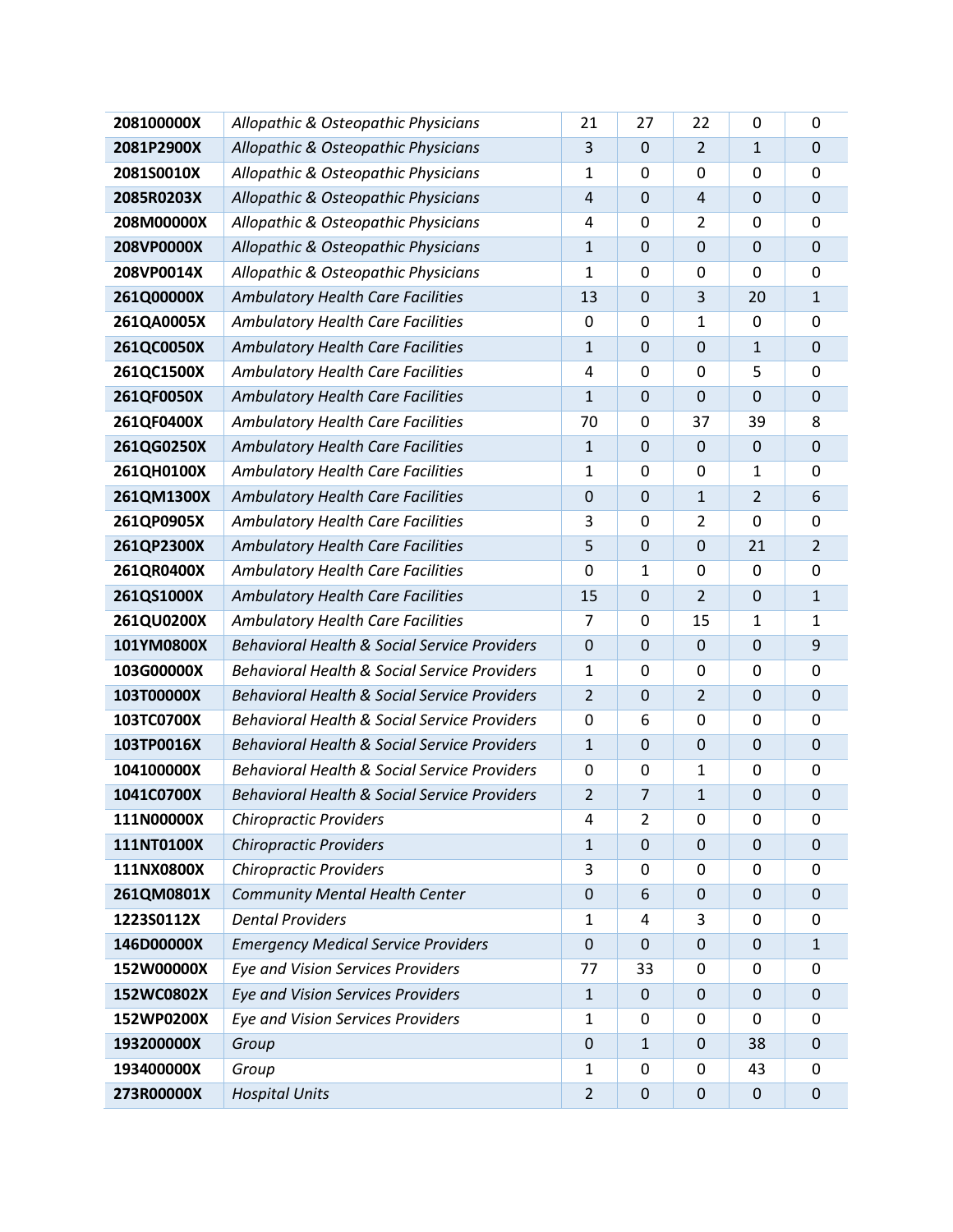| 282E00000X  | Hospitals                                                            | $\mathbf{1}$   | 0                | $\mathbf{1}$   | 0                | $\mathbf 0$    |
|-------------|----------------------------------------------------------------------|----------------|------------------|----------------|------------------|----------------|
| 282N00000X  | Hospitals                                                            | 57             | 90               | 53             | 6                | $\mathbf 1$    |
| 282NC0060X  | Hospitals                                                            | 15             | 0                | 13             | 3                | $\mathbf 1$    |
| 282NC2000X  | Hospitals                                                            | 4              | $\boldsymbol{0}$ | $\overline{2}$ | $\mathbf 0$      | $\overline{2}$ |
| 282NR1301X  | Hospitals                                                            | 5              | 0                | 5              | 1                | 3              |
| 283Q00000X  | Hospitals                                                            | $\mathbf 0$    | $\mathbf 0$      | $\mathbf{1}$   | $\mathbf 0$      | $\mathbf 0$    |
| 283X00000X  | Hospitals                                                            | $\mathbf{1}$   | $\mathbf 0$      | 0              | 1                | $\mathbf 0$    |
| 284300000X  | Hospitals                                                            | $\overline{2}$ | $\boldsymbol{0}$ | $\mathbf 0$    | $\mathbf 0$      | $\mathbf 0$    |
| 291U00000X  | Laboratories                                                         | $\mathbf 0$    | 1                | $\mathbf 1$    | $\mathbf 0$      | $\overline{0}$ |
| 302F00000X  | <b>Managed Care Organizations</b>                                    | $\mathbf 0$    | 0                | $1\,$          | $\mathbf 0$      | $\mathbf 0$    |
| 305R00000X  | <b>Managed Care Organizations</b>                                    | $\mathbf 0$    | 0                | 0              | 1                | $\mathbf 0$    |
| 163W00000X  | <b>Nursing Service Providers</b>                                     | $\overline{4}$ | 3                | $\mathbf{1}$   | $\mathbf{1}$     | $\overline{2}$ |
| 163WC0400X  | <b>Nursing Service Providers</b>                                     | $\mathbf 0$    | 0                | $\mathbf{1}$   | $\mathbf 0$      | 0              |
| 163WG0000X  | <b>Nursing Service Providers</b>                                     | $\mathbf 0$    | $\boldsymbol{0}$ | $\mathbf 0$    | $\mathbf 0$      | 5              |
| 163WH0200X  | <b>Nursing Service Providers</b>                                     | 0              | 0                | 0              | $\mathbf 0$      | $\mathbf{1}$   |
| 163WN0300X  | <b>Nursing Service Providers</b>                                     | 3              | 0                | $\mathbf 0$    | $\mathbf 0$      | $\mathbf 0$    |
| 163WP0200X  | <b>Nursing Service Providers</b>                                     | $\mathbf{1}$   | 0                | 1              | $\mathbf 0$      | 0              |
| 163WP0808X  | <b>Nursing Service Providers</b>                                     | $\mathbf{1}$   | $\mathbf 0$      | $\mathbf 0$    | $\mathbf 0$      | $\mathbf 0$    |
| 163WW0101X  | <b>Nursing Service Providers</b>                                     | $\mathbf 0$    | 0                | $\mathbf{1}$   | 0                | $\mathbf 0$    |
| 171W00000X  | <b>Other Service Providers</b>                                       | $\mathbf 0$    | $\boldsymbol{0}$ | $\mathbf 0$    | $\mathbf{1}$     | $\overline{2}$ |
| 173000000X  | <b>Other Service Providers</b>                                       | $\mathbf{1}$   | 0                | 0              | 4                | $\overline{2}$ |
| 174400000X  | <b>Other Service Providers</b>                                       | 18             | 0                | 24             | 19               | 26             |
| 176B00000X  | <b>Other Service Providers</b>                                       | 6              | 0                | $\mathbf{1}$   | $\mathbf 0$      | $\mathbf 0$    |
| 1932000000X | <b>Other Service Providers</b>                                       | $\mathbf 0$    | $\mathbf 0$      | $\mathbf 0$    | $\mathbf{1}$     | $\mathbf 0$    |
| 201RG0100X  | <b>Other Service Providers</b>                                       | 1              | 0                | 0              | $\mathbf 0$      | $\mathbf 0$    |
| 203BC0100X  | <b>Other Service Providers</b>                                       | 9              | $\boldsymbol{0}$ | $\mathbf 0$    | $\mathbf 0$      | $\mathbf 0$    |
| 203BC2500X  | <b>Other Service Providers</b>                                       | $\mathbf{1}$   | 0                | 0              | 0                | $\mathbf 0$    |
| 203BD0100X  | <b>Other Service Providers</b>                                       | $\mathbf{1}$   | 0                | $\mathbf 0$    | $\mathbf 0$      | $\mathbf 0$    |
| 207Q00000X  | <b>Other Service Providers</b>                                       | 0              | 0                | 0              | 1                | 0              |
| 207R10011X  | <b>Other Service Providers</b>                                       | $\mathbf{1}$   | $\mathbf 0$      | $\overline{0}$ | $\Omega$         | $\mathbf 0$    |
| 2084NO400X  | <b>Other Service Providers</b>                                       | $\mathbf{1}$   | 0                | 0              | 0                | 0              |
| 20Q000000X  | <b>Other Service Providers</b>                                       | $\mathbf 0$    | 0                | 0              | 1                | $\mathbf 0$    |
| 261QD0400X  | <b>Other Service Providers</b>                                       | 0              | 0                | 0              | 1                | $\Omega$       |
| 261QR0000X  | <b>Other Service Providers</b>                                       | $\overline{2}$ | 0                | 0              | $\boldsymbol{0}$ | $\mathbf 0$    |
| 363A00000X  | Physician Assistants & Advanced Practice<br><b>Nursing Providers</b> | 90             | 184              | 90             | 1                | 3              |
| 363AM0700X  | Physician Assistants & Advanced Practice<br><b>Nursing Providers</b> | 34             | 0                | 17             | $\mathbf{1}$     | $\mathbf{1}$   |
| 363AS0400X  | Physician Assistants & Advanced Practice<br><b>Nursing Providers</b> | 9              | $\mathbf 0$      | 5              | $\pmb{0}$        | $\mathbf 0$    |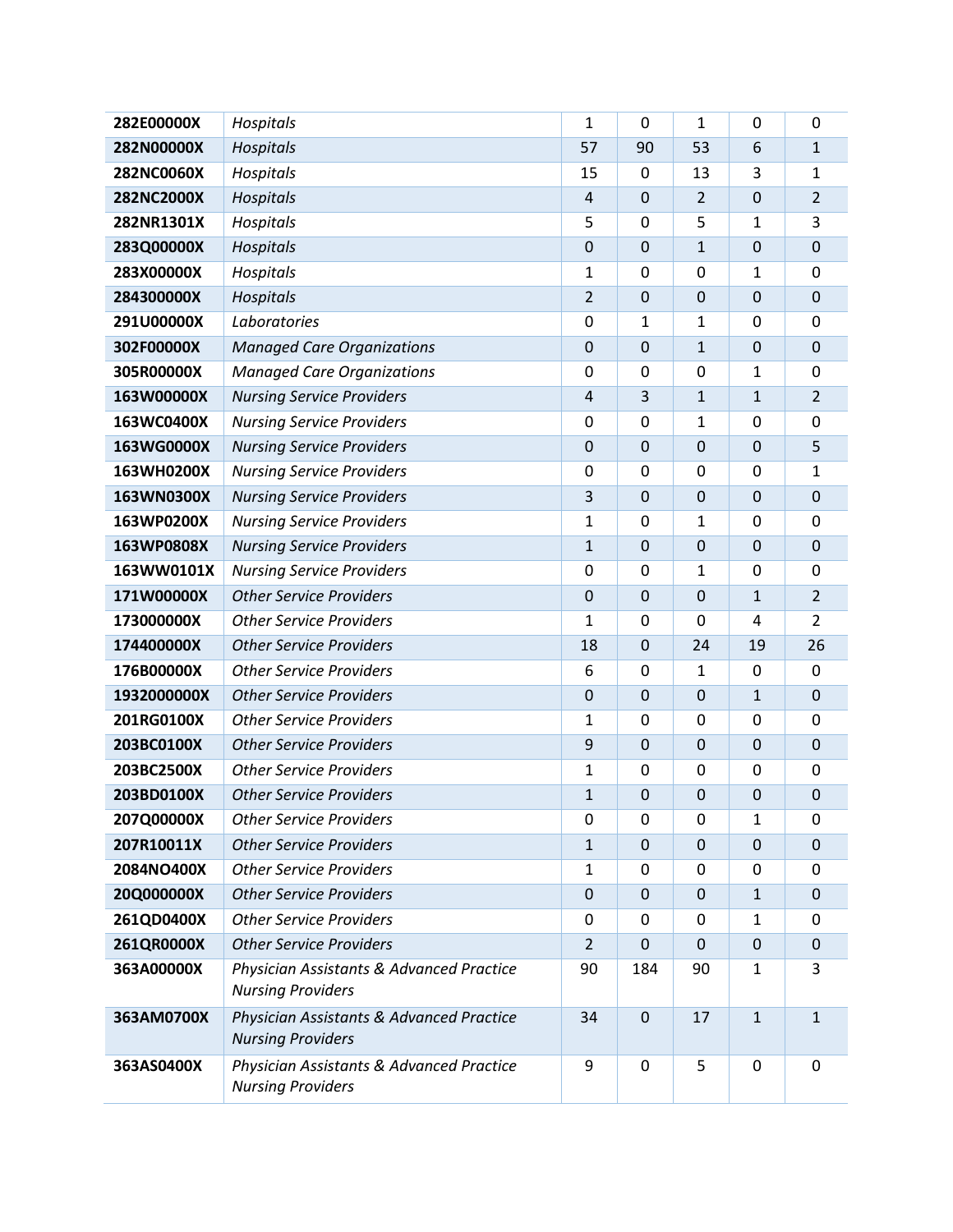| 363L00000X | Physician Assistants & Advanced Practice<br><b>Nursing Providers</b> | 121            | 31               | 170            | 8                | 31             |
|------------|----------------------------------------------------------------------|----------------|------------------|----------------|------------------|----------------|
| 363LA2100X | Physician Assistants & Advanced Practice<br><b>Nursing Providers</b> | 16             | $\pmb{0}$        | 10             | 1                | $\overline{2}$ |
| 363LA2200X | Physician Assistants & Advanced Practice<br><b>Nursing Providers</b> | 33             | $\overline{0}$   | 31             | $\mathbf{1}$     | $\mathbf{1}$   |
| 363LC1500X | Physician Assistants & Advanced Practice<br><b>Nursing Providers</b> | $\overline{4}$ | $\mathbf 0$      | $\mathbf 0$    | 1                | $\overline{4}$ |
| 363LF0000X | Physician Assistants & Advanced Practice<br><b>Nursing Providers</b> | 328            | 941              | 443            | 39               | 144            |
| 363LN0000X | Physician Assistants & Advanced Practice<br><b>Nursing Providers</b> | $\mathbf{1}$   | 0                | $\mathbf 0$    | $\mathbf 0$      | $\mathbf 0$    |
| 363LP0200X | Physician Assistants & Advanced Practice<br><b>Nursing Providers</b> | 61             | 110              | 86             | 10               | 62             |
| 363LP0222X | Physician Assistants & Advanced Practice<br><b>Nursing Providers</b> | $\mathbf 0$    | $\boldsymbol{0}$ | $\mathbf 1$    | $\mathbf 0$      | $\mathbf 0$    |
| 363LP0808X | Physician Assistants & Advanced Practice<br><b>Nursing Providers</b> | $\overline{3}$ | $\mathbf 0$      | 10             | $\mathbf 0$      | $\overline{0}$ |
| 363LP2300X | Physician Assistants & Advanced Practice<br><b>Nursing Providers</b> | 5              | 0                | $\overline{7}$ | $\mathbf 0$      | $\mathbf 0$    |
| 363LS0200X | Physician Assistants & Advanced Practice<br><b>Nursing Providers</b> | $\overline{0}$ | $\overline{0}$   | $\overline{2}$ | $\overline{0}$   | $\mathbf 0$    |
| 363LW0102X | Physician Assistants & Advanced Practice<br><b>Nursing Providers</b> | 24             | 0                | 26             | 1                | $\overline{2}$ |
| 363LX0001X | Physician Assistants & Advanced Practice<br><b>Nursing Providers</b> | 11             | 10               | 5              | $\boldsymbol{0}$ | $\mathbf 0$    |
| 364S00000X | Physician Assistants & Advanced Practice<br><b>Nursing Providers</b> | $\mathbf{1}$   | $\mathbf 0$      | $\mathbf 0$    | $\mathbf 0$      | $\mathbf 0$    |
| 364SA2200X | Physician Assistants & Advanced Practice<br><b>Nursing Providers</b> | $\mathbf 0$    | 0                | $\overline{2}$ | $\boldsymbol{0}$ | $\mathbf 0$    |
| 364SP0200X | Physician Assistants & Advanced Practice<br><b>Nursing Providers</b> | $\mathbf 0$    | $\mathbf 0$      | $\mathbf 0$    | 1                | $\mathbf 1$    |
| 364SW0102X | Physician Assistants & Advanced Practice<br><b>Nursing Providers</b> | $\mathbf{0}$   | $\mathbf{0}$     | $\mathbf{1}$   | $\mathbf 0$      | $\mathbf 0$    |
| 367500000X | Physician Assistants & Advanced Practice<br><b>Nursing Providers</b> | $\overline{2}$ | 0                | 2              | 0                | 0              |
| 367A00000X | Physician Assistants & Advanced Practice<br><b>Nursing Providers</b> | 15             | 18               | $\overline{7}$ | $\mathbf{1}$     | $\mathbf 0$    |
| 2085R0202X | Physician/Diagnostic Radiology                                       | 10             | 64               | 6              | 0                | $\mathbf 0$    |
| 208D00000X | Physician/General Practice                                           | 37             | 35               | 30             | 11               | 80             |
| 208200000X | Physician/General Surgery                                            | 9              | 26               | 8              | $\mathbf 0$      | 0              |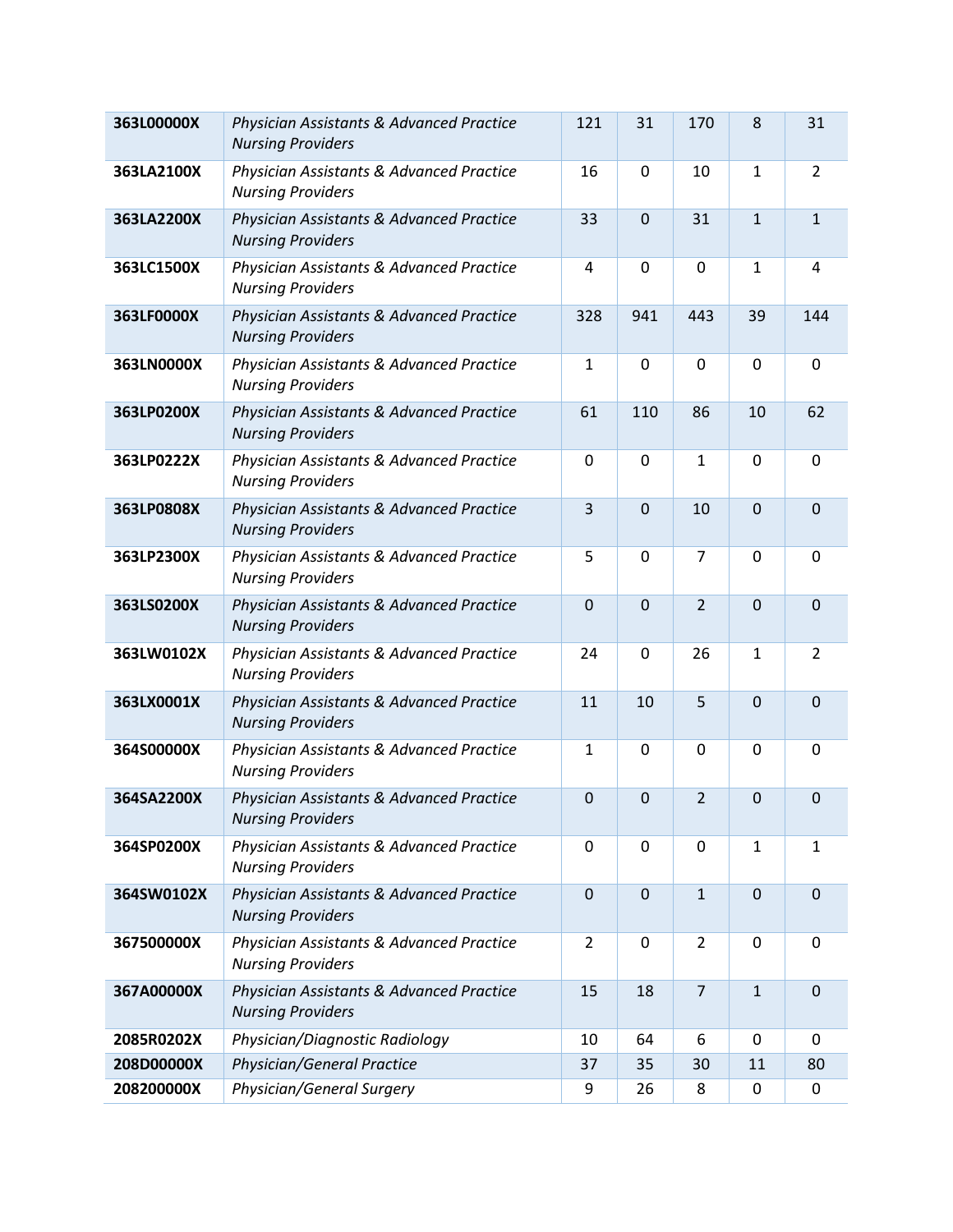| 2082S0105X | Physician/General Surgery          | 3                | 0                | 0                | $\mathbf 0$      | $\mathbf 0$      |
|------------|------------------------------------|------------------|------------------|------------------|------------------|------------------|
| 208600000X | Physician/General Surgery          | 196              | 240              | 179              | $\overline{2}$   | $\mathbf 1$      |
| 2086S0102X | Physician/General Surgery          | 5                | $\mathbf 0$      | $\overline{2}$   | $\mathbf 0$      | $\mathbf 0$      |
| 2086S0105X | Physician/General Surgery          | 1                | $\boldsymbol{0}$ | 2                | 0                | $\mathbf 0$      |
| 2086S0120X | Physician/General Surgery          | 11               | $\mathbf 0$      | 10               | $\mathbf 0$      | $\mathbf 0$      |
| 2086S0122X | Physician/General Surgery          | 5                | $\mathbf 0$      | 5                | $\mathbf 0$      | 0                |
| 2086S0127X | Physician/General Surgery          | 3                | $\mathbf 0$      | 3                | $\mathbf 0$      | $\mathbf 0$      |
| 2086S0129X | Physician/General Surgery          | 26               | $\boldsymbol{0}$ | 21               | $\mathbf 0$      | $\mathbf 0$      |
| 2086X0206X | Physician/General Surgery          | 11               | 0                | $\overline{2}$   | $\mathbf 0$      | $\mathbf 0$      |
| 208C00000X | Physician/General Surgery          | 12               | 4                | 8                | 0                | $\mathbf 0$      |
| 208G00000X | Physician/General Surgery          | 30               | 32               | 29               | $\mathbf 0$      | $\mathbf 0$      |
| 2085R0204X | Physician/Interventional Radiology | $\overline{2}$   | $\mathbf 0$      | 5                | $\mathbf 0$      | 0                |
| 2084D0003X | Physician/Neuropsychiatry          | $\boldsymbol{0}$ | $\mathbf 0$      | $\mathbf{1}$     | $\mathbf 0$      | $\mathbf 0$      |
| 2084N0400X | Physician/Neuropsychiatry          | 69               | 100              | 67               | $\mathbf 0$      | $\mathbf 0$      |
| 2084N0402X | Physician/Neuropsychiatry          | 13               | 0                | 5                | $\mathbf 0$      | $\mathbf 0$      |
| 2084N0600X | Physician/Neuropsychiatry          | $\overline{2}$   | 0                | 0                | 0                | $\mathbf 0$      |
| 2084P0800X | Physician/Neuropsychiatry          | 13               | 20               | $\overline{7}$   | $\mathbf{1}$     | $\mathbf 0$      |
| 2084P0804X | Physician/Neuropsychiatry          | 1                | $\mathbf 0$      | $\overline{2}$   | $\mathbf 0$      | 0                |
| 2084P2900X | Physician/Neuropsychiatry          | $\mathbf{1}$     | $\mathbf 0$      | $\mathbf 0$      | $\mathbf 0$      | $\mathbf 0$      |
| 2084S0012X | Physician/Neuropsychiatry          | 3                | $\boldsymbol{0}$ | 0                | $\mathbf 0$      | $\mathbf 0$      |
| 2084V0102X | Physician/Neuropsychiatry          | $\mathbf{1}$     | 0                | $\mathbf 0$      | $\mathbf 0$      | $\mathbf 0$      |
| 207ZD0900X | Physician/Pathology                | 1                | $\mathbf 0$      | 0                | 0                | $\mathbf 0$      |
| 207ZP0102X | Physician/Pathology                | $\mathbf 0$      | $\overline{4}$   | $\boldsymbol{0}$ | $\mathbf 0$      | $\mathbf 0$      |
| 207ZP0105X | Physician/Pathology                | 1                | 0                | 0                | $\mathbf 0$      | $\mathbf 0$      |
| 208000000X | Physician/Pediatric Medicine       | 368              | 741              | 512              | 131              | 453              |
| 2080A0000X | Physician/Pediatric Medicine       | 22               | $\boldsymbol{0}$ | 8                | 14               | 33               |
| 2080H0002X | Physician/Pediatric Medicine       | $\mathbf{1}$     | $\mathbf 0$      | $\mathbf 0$      | $\mathbf 0$      | $\mathbf 0$      |
| 2080N0001X | Physician/Pediatric Medicine       | 4                | $\boldsymbol{0}$ | 6                | 0                | $\mathbf 0$      |
| 2080P0006X | Physician/Pediatric Medicine       | $\mathbf{1}$     | $\mathbf 0$      | $\mathbf{1}$     | $\mathbf 0$      | 0                |
| 2080P0201X | Physician/Pediatric Medicine       | 7                | 0                | 8                | $\overline{2}$   | 3                |
| 2080P0202X | Physician/Pediatric Medicine       | 29               | $\pmb{0}$        | 25               | $\boldsymbol{0}$ | $\mathbf 1$      |
| 2080P0203X | Physician/Pediatric Medicine       | 3                | 0                | 0                | 0                | 0                |
| 2080P0204X | Physician/Pediatric Medicine       | $\overline{4}$   | $\mathbf 0$      | 5                | $\mathbf 0$      | $\overline{4}$   |
| 2080P0205X | Physician/Pediatric Medicine       | 9                | 0                | 10               | 0                | 1                |
| 2080P0206X | Physician/Pediatric Medicine       | 13               | $\pmb{0}$        | 11               | $\mathbf 0$      | $\mathbf 0$      |
| 2080P0207X | Physician/Pediatric Medicine       | 15               | 0                | 26               | $\mathbf 0$      | 5                |
| 2080P0208X | Physician/Pediatric Medicine       | $\overline{7}$   | $\bf{0}$         | 10               | $\boldsymbol{0}$ | 5                |
| 2080P0210X | Physician/Pediatric Medicine       | 10               | 0                | 11               | 0                | $\boldsymbol{0}$ |
| 2080P0214X | Physician/Pediatric Medicine       | 13               | $\pmb{0}$        | 8                | $\mathbf 0$      | 11               |
| 2080P0216X | Physician/Pediatric Medicine       | 2                | 0                | 2                | 0                | $\pmb{0}$        |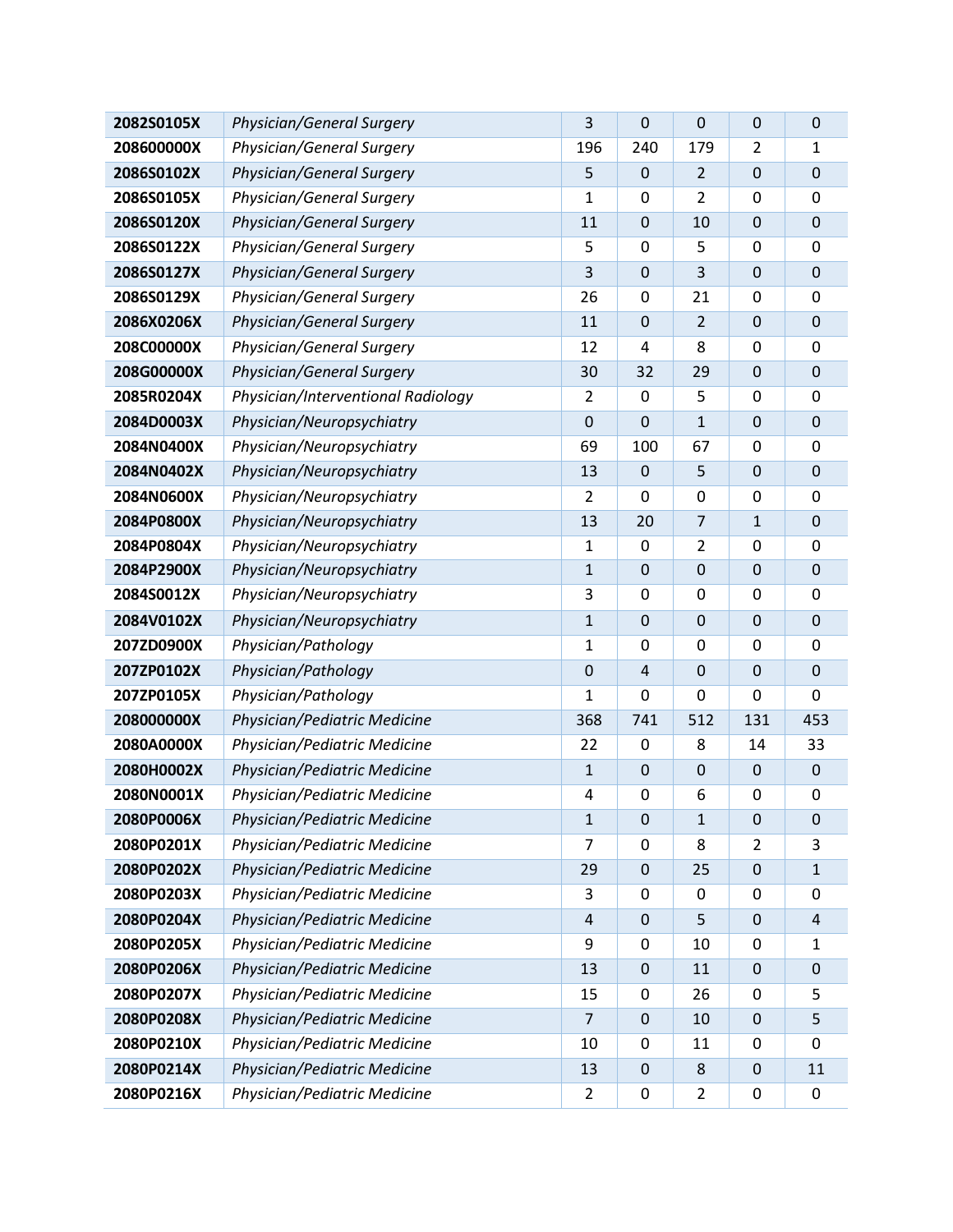| 2080S0010X   | Physician/Pediatric Medicine                                                    | $\mathbf 0$    | $\mathbf 0$    | $\mathbf{1}$   | $\mathbf 0$    | $\mathbf 0$    |
|--------------|---------------------------------------------------------------------------------|----------------|----------------|----------------|----------------|----------------|
| 2083P0901X   | Physician/Preventive Medicine                                                   | 0              | 0              | $\mathbf 0$    | 1              | $\Omega$       |
| 2083X0100X   | Physician/Preventive Medicine                                                   | 3              | $\overline{0}$ | $\overline{2}$ | $\mathbf 0$    | $\overline{0}$ |
| 2085R0001X   | <b>Physician/Radiation Oncology</b>                                             | 36             | $\mathbf 0$    | 33             | $\mathbf 0$    | $\overline{0}$ |
| 208800000X   | Physician/Urology                                                               | 100            | 97             | 75             | $\mathbf 0$    | $\mathbf 0$    |
| 2088P0231X   | Physician/Urology                                                               | 2              | $\mathbf 0$    | 3              | $\mathbf 0$    | $\mathbf 0$    |
| 213E00000X   | Podiatric Medicine & Surgery Service<br>Providers                               | 23             | 71             | 24             | $\overline{0}$ | $\overline{0}$ |
| 213EP0504X   | Podiatric Medicine & Surgery Service<br>Providers                               | $\Omega$       | $\mathbf 0$    | $\mathbf{1}$   | $\mathbf 0$    | $\overline{0}$ |
| 213EP1101X   | Podiatric Medicine & Surgery Service<br>Providers                               | $\overline{2}$ | $\overline{0}$ | $\mathbf{1}$   | $\mathbf 0$    | $\overline{0}$ |
| 213ES0000X   | Podiatric Medicine & Surgery Service<br>Providers                               | $\mathbf{1}$   | 0              | $\mathbf{1}$   | $\Omega$       | $\overline{0}$ |
| 213ES0103X   | Podiatric Medicine & Surgery Service<br>Providers                               | 22             | $\mathbf 0$    | 16             | $\mathbf 0$    | $\overline{0}$ |
| 213ES0131X   | Podiatric Medicine & Surgery Service<br>Providers                               | 3              | $\mathbf 0$    | $\overline{7}$ | $\mathbf 0$    | $\mathbf 0$    |
| 2251N0400X   | Respiratory, Developmental, Rehabilitative<br>and Restorative Service Providers | $\overline{0}$ | $\overline{0}$ | $\mathbf{1}$   | $\overline{0}$ | $\overline{0}$ |
| 261QR1300X   | <b>Rural Health Clinic</b>                                                      | 97             | $\mathbf 0$    | 32             | 77             | 16             |
| 231H00000X   | Speech, Language and Hearing Service<br>Providers                               | $\overline{4}$ | 3              | 3              | $\Omega$       | $\Omega$       |
| 390200000X   | Student, Health Care                                                            | 3              | $\mathbf 0$    | $\mathbf 0$    | 3              | 46             |
| 332B00000X   | <b>Suppliers</b>                                                                | $\overline{0}$ | $\mathbf{1}$   | $\overline{0}$ | $\mathbf{0}$   | $\mathbf 0$    |
| 246QH0000X   | Technologists, Technicians & Other Technical<br><b>Service Providers</b>        | $\mathbf{1}$   | 0              | $\overline{0}$ | $\mathbf 0$    | $\mathbf{0}$   |
| 246XC2901X   | Technologists, Technicians & Other Technical<br><b>Service Providers</b>        | $\mathbf{1}$   | $\overline{0}$ | $\overline{0}$ | $\overline{0}$ | $\overline{0}$ |
| <b>TOTAL</b> |                                                                                 | 4,932          | 6,237          | 4,693          | 754            | 1,378          |

Sources for taxonomy crosswalk: CROSSWALK MEDICARE PROVIDER/SUPPLIER TO HEALTHCARE PROVIDER TAXONOMY (11/12/15) Prepared by: CMS/ Center for Program Integrity/Provider Enrollment Oversight Group/Division Enrollment Operations; and National Uniform Claim Committee © American Medical Association (2016).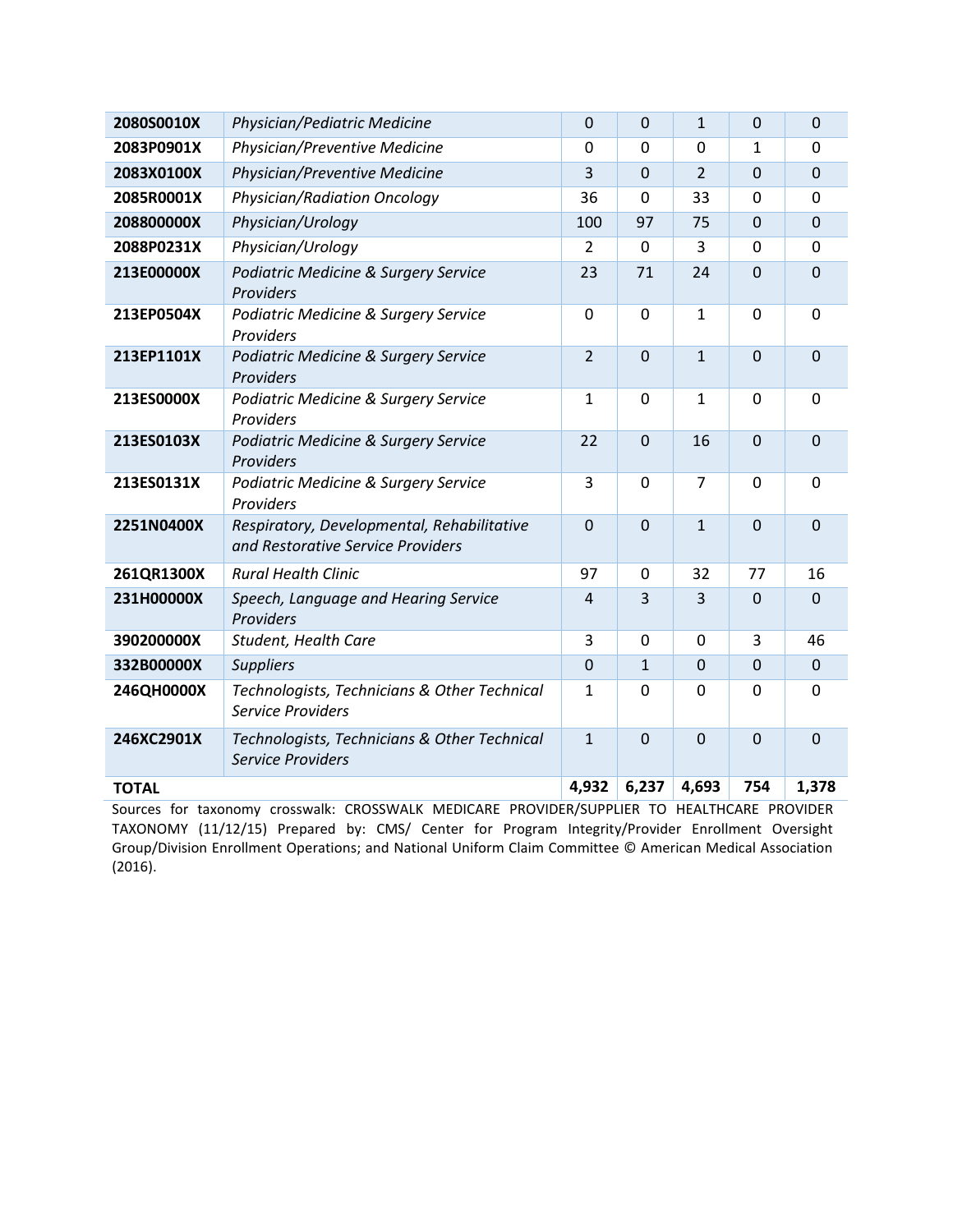## By Parish

| <b>PARISH</b>           | <b>AMG</b>       | <b>ACLA</b>    | <b>LHCC</b>    | <b>CHS</b>              | <b>UHC</b>     |
|-------------------------|------------------|----------------|----------------|-------------------------|----------------|
| <b>Acadia</b>           | 33               | 37             | 28             | 16                      | 13             |
| Allen                   | 18               | 24             | 20             | 12                      | 6              |
| <b>Ascension</b>        | 32               | 110            | 56             | 11                      | 39             |
| <b>Assumption</b>       | 5                | 7              | 6              | $\mathbf{1}$            | 7              |
| <b>Avoyelles</b>        | 30               | 51             | 24             | 19                      | 18             |
| <b>Beauregard</b>       | 15               | 16             | 17             | 9                       | 8              |
| <b>Bienville</b>        | $\boldsymbol{6}$ | $\overline{7}$ | $\overline{7}$ | 3                       | $\overline{4}$ |
| <b>Bossier</b>          | 57               | 70             | 44             | 11                      | 17             |
| Caddo                   | 422              | 552            | 442            | 34                      | 82             |
| Calcasieu               | 172              | 227            | 196            | 27                      | 16             |
| <b>Caldwell</b>         | 10               | 22             | 13             | 5                       | $\mathbf{1}$   |
| Cameron                 | $\overline{2}$   | $\overline{2}$ | $\overline{2}$ | $\overline{2}$          | $\mathbf 0$    |
| Catahoula               | 11               | $\overline{7}$ | 10             | $\overline{7}$          | $\mathbf{1}$   |
| <b>Claiborne</b>        | 15               | 17             | 22             | $\overline{4}$          | 5              |
| Concordia               | 12               | 19             | 17             | 10                      | $\overline{4}$ |
| De Soto                 | 11               | 16             | 11             | 6                       | 9              |
| <b>East Baton Rouge</b> | 560              | 759            | 545            | 48                      | 163            |
| <b>East Carroll</b>     | 9                | 10             | 8              | 3                       | $\mathbf{1}$   |
| <b>East Feliciana</b>   | 22               | 33             | 21             | 5                       | 21             |
| <b>Evangeline</b>       | 29               | 45             | 32             | 17                      | 9              |
| <b>Franklin</b>         | 12               | 51             | 26             | $\overline{4}$          | 18             |
| Grant                   | $\overline{3}$   | 5              | 5              | $\overline{4}$          | 0              |
| Iberia                  | 63               | 83             | 82             | 23                      | 19             |
| <b>Iberville</b>        | 16               | 18             | 18             | 11                      | 13             |
| <b>Jackson</b>          | $9$              | 17             | 14             | $\,8\,$                 | 9              |
| <b>Jefferson</b>        | 761              | 662            | 388            | 64                      | 163            |
| <b>Jefferson Davis</b>  | 12               | 17             | 18             | $\,8\,$                 | $\overline{4}$ |
| Lafayette               | 268              | 299            | 277            | 22                      | 47             |
| Lafourche               | 75               | 78             | 63             | 10                      | 15             |
| <b>LaSalle</b>          | 12               | 38             | 16             | $\overline{\mathbf{4}}$ | 3              |
| Lincoln                 | 36               | 41             | 32             | 5                       | 12             |
| Livingston              | 49               | 60             | 39             | 9                       | 33             |
| <b>Madison</b>          | $\overline{7}$   | 8              | 10             | $\overline{3}$          | $\mathbf{1}$   |
| <b>Morehouse</b>        | 28               | 42             | 32             | 13                      | 12             |
| <b>Natchitoches</b>     | 36               | 41             | 24             | $\overline{9}$          | 9              |
| <b>Orleans</b>          | 657              | 824            | 638            | 40                      | 146            |
| <b>Ouachita</b>         | 194              | 267            | 199            | 23                      | 41             |
| <b>Plaquemines</b>      | $\overline{7}$   | 8              | $\overline{7}$ | 4                       | 5              |